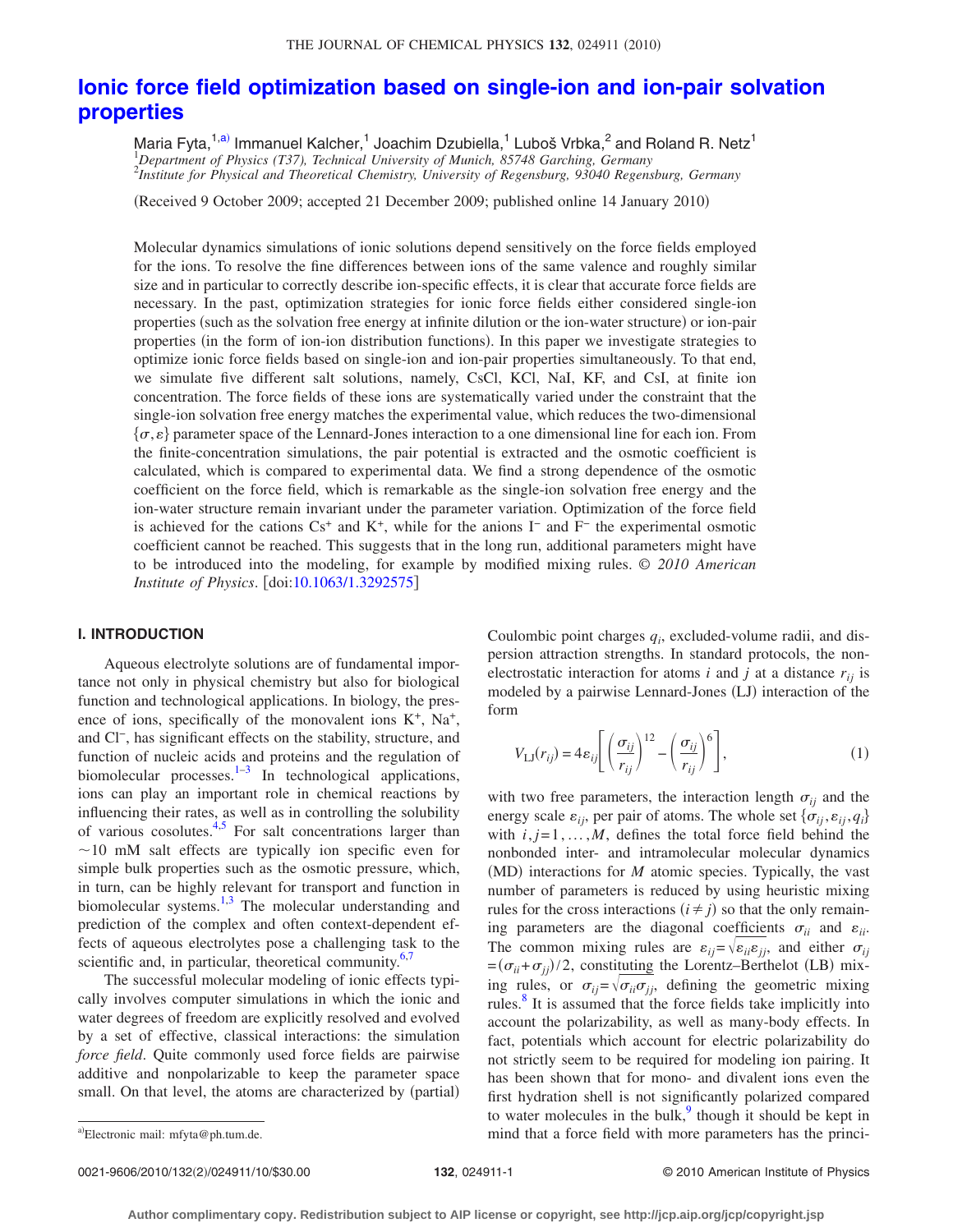pal possibility to be more accurate. For water usually simple point charge models (e.g., TIP3P or SPC/E) are used in which oxygen and hydrogen atoms are resolved.<sup>10,[11](#page-8-9)</sup> The latter are connected by rigid intramolecular bonds and carry partial charges optimized in such a way that a few important water properties density, structure, surface tension, and dielectric constant) are well reproduced.

Throughout the years, there have been numerous attempts to systematically optimize ionic force fields. In principle, to properly describe the interactions between ions and between ions and water, a high level of quantum theory is required, which however, turns out to be computationally too demanding for many-ion systems. Because of this, but also due to the weak computer power in the early days of force field development, it has become a common habit to parametrize the empirical force fields of ions based on single ion properties, such as ion solvation free energies or hydration structure in small water clusters, see for example Ref. [12.](#page-8-10) Force fields based on this procedure, though, often fail to reproduce realistically the ion-ion fluid structure and thermodynamics of the electrolytes at nonvanishing concentrations, even for simple ionic solutions such as NaCl. $^{13,14}$  $^{13,14}$  $^{13,14}$  As has been recognized in the literature, there is a strong sensitivity of solution thermodynamics<sup>15–[17](#page-9-1)</sup> and contact ion pairing<sup>18,[19](#page-9-3)</sup> to small changes in the effective pair potential between the interacting ions. Ion force field development is, thus, a difficult task and remains an active field of research. $20,21$  $20,21$  Recently, two studies have revisited and systematically explored single ion hydration free energies by scanning through a wide region of the LJ parameter space  $\{\sigma, \varepsilon\}$ . <sup>[22,](#page-9-6)[23](#page-9-7)</sup> This was triggered by the observation that while traditionally force field parameters have been adjusted in order to correctly reproduce single-ion free energies of solvation, one experimental observable is clearly not sufficient to unequivocally fix the two parameters  $\varepsilon$  and  $\sigma$ . In Ref. [22,](#page-9-6) crystal lattice energies have been used as a second independent optimization target. In Ref. [23,](#page-9-7) the single-ion solvation entropy and the effective solution ion size  $\lceil$  as constructed from the ion-water radial distribution function (rdf)] have been used, though the simultaneous optimization of two parameters, especially for the cations, was problematic. It was seen that the three observables considered, namely, the free energy of solvation, the entropy of solvation, and the effective ion size, roughly matched the experimental values on a whole curve in the  $\{\sigma, \varepsilon\}$  parameter plane, not allowing to single out one of the cationic parameter combinations as truly optimal. $^{23}$  It would be desirable to nail down the final cationic parameter set by benchmarking to collective, thermodynamic solution properties such as the electrolyte activity or osmotic pressure. Weerasinghe and  $Smith<sup>24</sup>$  introduced and carried out this idea for NaCl solutions by reproducing Kirkwood-Buff (KB) integrals as determined by experiments, ensuring that a good representation of solution activity is obtained. The same approach has been used recently to investigate the cation specific binding with protein surface charges. $^{25}$  However, the parametrization, which involves a free fit parameter in the mixing rule, does not conserve the free energy of solvation of single ions. It is therefore an interesting question, whether one can *simultaneously* describe single ion properties (such

as the free energy of solvation) and ion-pairing properties by choosing optimized parameters for  $\{\sigma, \varepsilon\}$  alone or whether an additional parameter has to be introduced, e.g., in the form of a generalized mixing rule as was recently suggested. $^{25}$ 

An alternative method for benchmarking MD force fields has been introduced by Hess *et al.*[26](#page-9-10) and Kalcher and Dzubiella. $^{27}$  Here, effective, MD-derived ion-ion pair potentials are used in a many-body corrected virial route to obtain osmotic pressures. The electrolyte structure at a given concentration, which forms an input to the virial equation, can be obtained directly from a MD simulation or approximately, but with much less computational effort, from simulations with implicit solvent<sup>14[,26](#page-9-10)</sup> or hypernetted chain (HNC) integral equation theory.<sup>28</sup> It was shown that the KB derived NaCl force field $^{24}$  and a few alkali-Cl force fields proposed by Dang<sup>29</sup> could reproduce experimental osmotic coefficients in SPC/E water quite well, while others badly failed.<sup>26[,27](#page-9-11)</sup> The reason for the failure of some of the force fields when considering ion-pairing properties did not become clear.

In this work, we explore the optimization of ionic force fields based on single-ion and ion-pair thermodynamic properties, using the infinite-dilution solvation free energy and the finite-concentration electrolyte osmotic pressure as benchmarks. As for NaCl reasonable force fields exist, we use for Na<sup>+</sup> and Cl<sup>−</sup> the parameters given by Dang,<sup>29[,30](#page-9-14)</sup> and focus on the salts KCl, NaI, KF, CsCl, and CsI in SPC/E water and systematically vary the force fields of  $K^+$ ,  $Cs^+$ ,  $F^-$ , and I−. To satisfy the experimental ion solvation free energies, we confine our search in LJ parameter space to the experimental equisolvation free energy lines in  $\varepsilon - \sigma$  space as calculated previously. $^{23}$  In this paper we do not vary systematically the mixing rule and in most simulations use the LB mixing rules. We apply the procedure proposed by Kalcher and Dzubiella<sup>27</sup> to calculate the electrolyte osmotic coefficients at a finite concentration of 1 M for a wide range of LJ parameters and compare to experiments. Our calculations are accompanied by HNC integral equation calculations that allow to efficiently cover and investigate a wide range of electrolyte concentrations. We systematically explore (a) whether ionic force field optimization is possible consistently for both single ion solvation energies and collective electrolyte thermodynamics without loosening the parameter space constraint given by the mixing rule, and (b) how the thermodynamics of electrolyte solutions react to a change of the LJ parameters along the equisolvation free energy path. As a main result, this simultaneous optimization of the force field seems possible for the cations  $Cs<sup>+</sup>$  and  $K<sup>+</sup>$ , while for the anions I<sup>−</sup> and F<sup>−</sup> the results are less promising. This suggests that in the long run, and in order to consistently describe finite-concentration electrolyte thermodynamics, the mixing rules have to be modified and systematically optimized. By calculating osmotic coefficients for a solution of CsI we also investigate the transferability of ion parameters for  $Cs<sup>+</sup>$  and I <sup>−</sup> that have been separately optimized by matching osmotic coefficients for CsCl and NaI. Modulo the previously mentioned restricting comments on the optimization of I<sup>−</sup> param-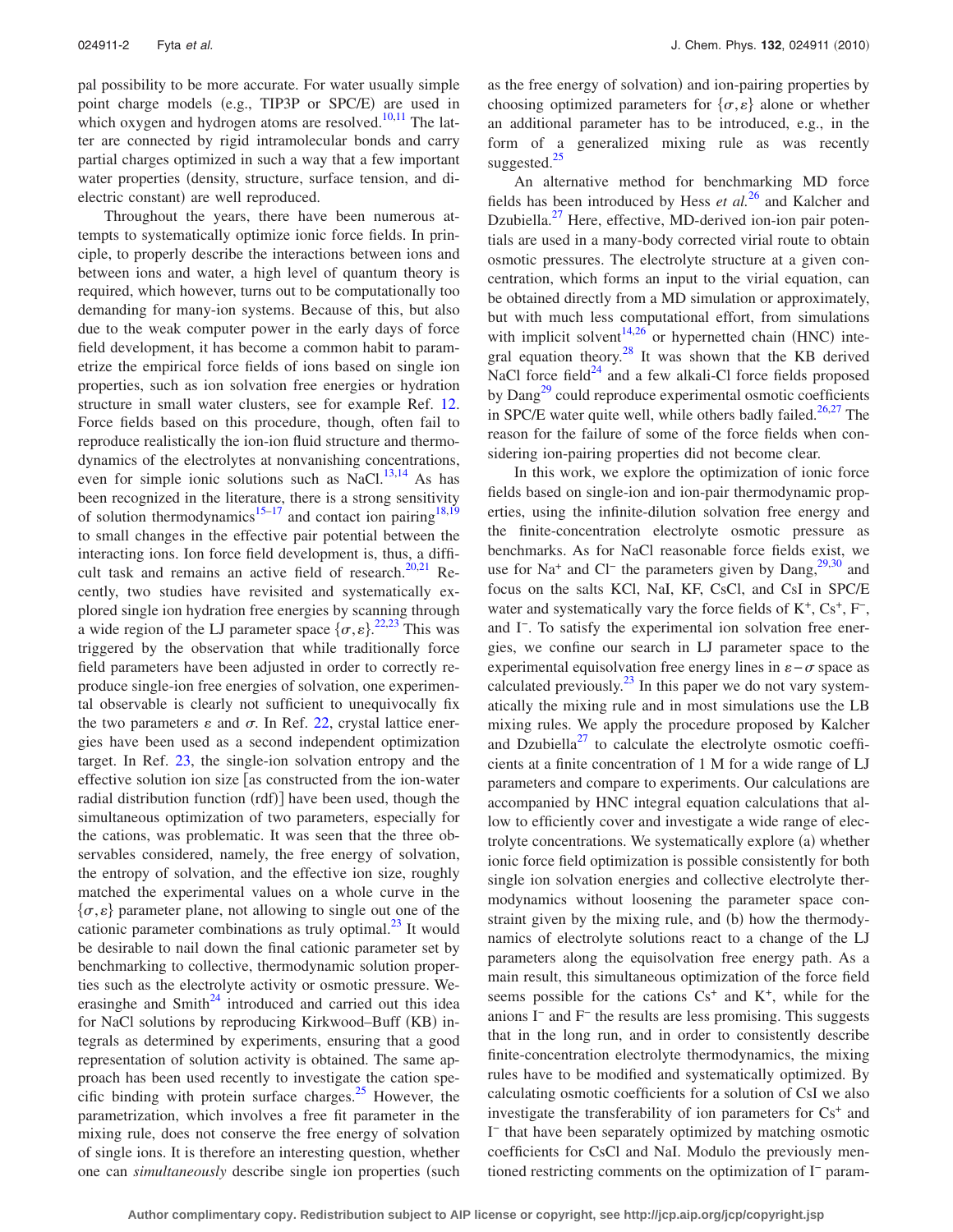eters, ion parameters seem transferable in the sense that trends in the osmotic coefficients of certain ions also are found when those ions are assembled into different ion pairings.

#### **II. METHODS**

#### **A. Simulation details**

We perform atomistic simulations using the MD package GROMACS<sup>[31,](#page-9-15)[32](#page-9-16)</sup> in the  $(N, p, T)$  canonical ensemble, for which the particle number *N*, as well as the pressure  $p=1$  bar and temperature *T*= 300 K are held constant using a Berendsen barostat and thermostat. $33$  The simulation box is cubic, with an edge length of  $L \approx 4$  nm, and periodically repeated in all three dimension and includes explicit ions and a total number of about 2000 SPC/E water molecules.<sup>10</sup> Finite size effects are not significant for these sizes, as shown by a previous study on similar systems and sizes.<sup>27</sup> The three dimensional particle-mesh Ewald sum is used for the electrostatics $34$  with a grid spacing in Fourier space of 0.12 nm in all three directions. We use an interpolation order of four, a distance cutoff of 0.9 nm for the real-space interactions, and a relative strength of the electrostatic interaction at the cutoff of  $10^{-5}$ . Typical times for the simulations for gathering statistics are 150 ns for low concentrations and 40–50 ns for moderate concentrations.

Five different salt solutions were simulated, CsCl, KCl, NaI, KF, and CsI at densities of 0.3 and 1*M* with 12 and 39 pairs of ions in the solution, respectively. Here, the concentration *M* denotes molarity (mol/l). For the ions, charged and nonpolarizable spheres were used interacting with the LJ potential  $[Eq. (1)]$  $[Eq. (1)]$  $[Eq. (1)]$ . For the SPC/E water the LJ parameters are  $\varepsilon_{\text{OO}}$ =0.6500 kJ/mol and  $\sigma_{\text{OO}}$ =0.3166 nm and are assigned only to the oxygen molecule of water (no parameters are related to the two hydrogen atoms). Point charges of  $q_{\rm O} = -0.8476e$  and  $q_{\rm H} = +0.4238e$  are assigned to the oxygen and hydrogen atoms, respectively. For the ions we varied both parameters  $\varepsilon_{iO}$  and  $\sigma_{iO}$  and present the analysis in Sec. III. Only for sodium  $(Na^{+})$  and chloride  $(Cl^{-})$  we used fixed parameters, those given by  $\text{Dang}$ ,  $^{29,30}$  $^{29,30}$  $^{29,30}$  as they have been proven to be consistent in determining thermodynamic properties $^{25,27}$  $^{25,27}$  $^{25,27}$  and give reasonable hydration energies.<sup>22,[23](#page-9-7)</sup> The LJ parameters are for Na<sup>+</sup>,  $\varepsilon_{\text{Na,O}} = 0.5216 \text{ kJ/mol}$  and  $\sigma_{\text{Na,O}} = 0.2876$  nm and for Cl<sup>-</sup>,  $\varepsilon_{\text{Cl,O}} = 0.5216$  kJ/mol and  $\sigma_{\text{Cl}_0}$  = 0.3785 nm. In this notation, the subscripts *i*O denote the parameters between ion *i* and the oxygen atom of the SPC/E water model. For the cross interactions between two ions we use the LB mixing rules (except where noted otherwise).

For NaCl we also tried a different force field that was optimized based on KB integrals. $^{24}$  The parameters of this force field are for Na<sup>+</sup>,  $\varepsilon_{\text{Na,O}} = 0.342 \text{ kJ/mol}$  and  $\sigma_{\text{Na,O}}$ = 0.279 nm and for Cl<sup>−</sup>,  $\varepsilon$ <sub>Cl,O</sub> = 0.547 kJ/mol and  $\sigma$ <sub>Cl,O</sub>  $= 0.373$  nm. That force field involves a modified mixing rule for the relation between ion-ion and ion-water interaction, as it was not possible to fit the experimental data without breaking the geometric mixing rule. $^{24}$ 

## **B. Effective ionic pair potentials**

We begin with a brief description of the derivation of the effective ionic (infinite dilution) pair potentials for the salts studied here, for more details see Ref. [27.](#page-9-11) The pair potentials are derived from the rdfs obtained within finite-concentration MD simulations. The rdf between a pair of atoms or ions *i* and *j* at distance *r* is defined as  $g_{ij}(r;\rho)$  at a given salt concentration  $\rho$ . The potential of mean force (pmf)  $w_{ij}(r;\rho)$  at concentration  $\rho$  results from the rdf through a Boltzmann inversion, $35,36$  $35,36$ 

<span id="page-2-0"></span>
$$
\beta w_{ij}(r;\rho) = -\ln[g_{ij}(r;\rho)] = \beta[w_{ij}^{sr}(r;\rho) + w_{ij}^{lr}(r;\rho)], \quad (2)
$$

where  $\beta = 1/k_B T$  is the inverse thermal energy. The pmf can be decomposed into a short-ranged and a long-ranged contribution,  $w_{ij}^{sr}(r;\rho)$  and  $w_{ij}^{lr}(r;\rho)$ , respectively.<sup>37–[40](#page-9-22)</sup> The longranged part of the pmf is a nonspecific Debye–Hückel potential and can be subtracted from  $w_{ij}(r;\rho)$  leading in this way to the short-ranged part of the pair potential as detailed previously, $27$ 

<span id="page-2-1"></span>
$$
w_{ij}^{sr}(r;\rho) = w_{ij}(r;\rho) - w_{ij}^{\text{DH}}(r;\rho).
$$
\n(3)

In the low concentration limit, the pmf between two ions reduces to their effective pair potential and the decomposition described in Eq.  $(2)$  $(2)$  $(2)$  can be written as

$$
\beta V_{ij}^{\text{eff}}(r) = \beta V_{ij}^{sr}(r) + z_i z_j \lambda_B(0)/r, \qquad (4)
$$

where the potential is split into the short-ranged part of the pair potential,  $V_{ij}^{sr}(r)$ , and the usual Coulombic part. In this equation,  $z_i$ ,  $z_j$  are the valencies for the two ion types, respectively, and  $\lambda_B(\rho)$  is the concentration dependent Bjerrum length with an infinite-dilution (pure water) value of  $\lambda_B(0)$  $= 0.78$  nm for SPC/E water (about 10% larger than the real water value). $41$  The key assumption of our derivation is now that the short-ranged part of the pair potential,  $V_{ij}^{sr}$ , can be extracted from the finite concentration pmf,  $V_{ij}^{sr}(r)$  $\approx w_{ij}^{sr}(r;\rho)$ , as calculated in Eq. ([3](#page-2-1)), at not too high concentration. This is a good approximation, as long as the density is smaller than the density where the hydration layers of ions begin to overlap, which has been found to be between 0.5 and  $1M<sup>27</sup>$  $1M<sup>27</sup>$  $1M<sup>27</sup>$  On empirical grounds, the above procedure for the derivation of the ionic pair potentials works well for rdfs generated at a finite concentration of  $\rho \approx 0.3M$ . Here,  $V_{ij}^{sr}(r) \approx w_{ij}^{sr}(r;\rho)$  is well fulfilled and accurate rdfs can be sampled with good statistics. $27$  In the following, the total effective pair potential  $V_{ij}^{\text{eff}}(r)$  is used as an input to the pressure calculations by the virial route and as an input to the HNC method.

# C. Virial route to the osmotic coefficient  $\phi(\rho)$

The optimization of the ionic force fields for the salts studied in this work is done by comparing the derived osmotic coefficients to their experimental values. We use the virial route to calculate osmotic coefficients as was done previously.<sup>27</sup> The osmotic pressure  $\Pi = 2\rho \phi(\rho)/\beta$  of the ionic solution is defined through the osmotic coefficient  $\phi(\rho)$  at a concentration  $\rho$ . The osmotic coefficient is given through the virial equation,  $39$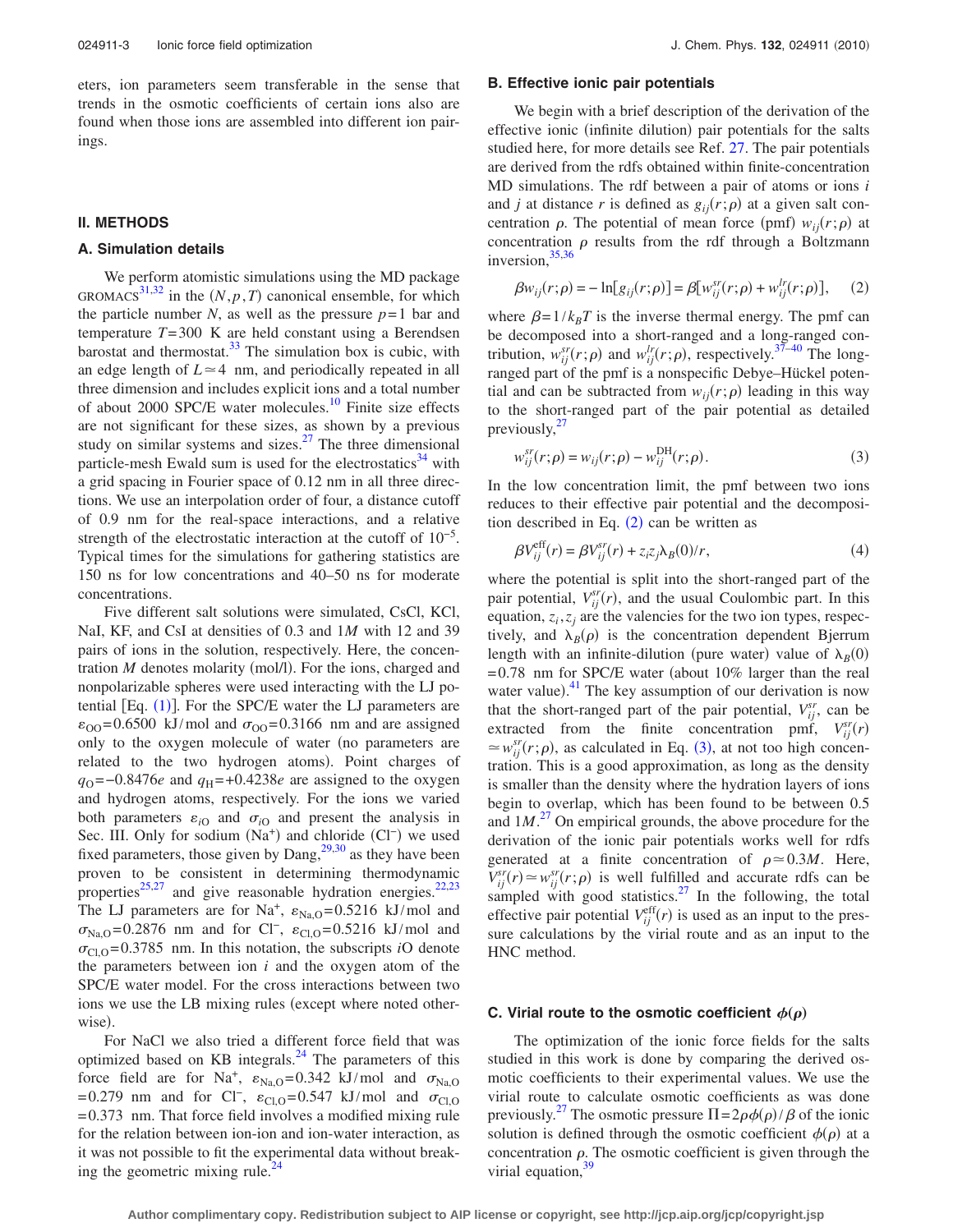<span id="page-3-0"></span>TABLE I. Values for the A parameter in Eq.  $(7)$  $(7)$  $(7)$  as calculated from this and previous work (Ref. [27](#page-9-11)).

|                       | CsCl | KCl  | NaI  | KF   | CsI  |
|-----------------------|------|------|------|------|------|
| $A \lceil 1/M \rceil$ | 0.23 | 0.24 | 0.34 | 0.19 | 0.26 |

<span id="page-3-2"></span>
$$
\phi(\rho) = 1 - \frac{\pi}{3} \rho \sum_{i,j} \int_0^\infty g_{ij}(r;\rho) \frac{d\beta V_{ij}^{\text{eff}}(r)}{dr} r^3 dr,\tag{5}
$$

where the indices *i* and *j* represent the two salt components and  $g_{ij}(r;\rho)$  needs to be evaluated at the respective concentration.

The virial route, as implemented in this work, is not exact as it employs the infinite dilution pair potential  $V_{ij}^{\text{eff}}$ . Accordingly, many-body contributions to the ion-ion interactions for higher densities as induced by the water are not included. It has been suggested, though, that many-body contributions to the pair-potential can be qualitatively included by taking into account the concentration dependence of the water dielectric constant  $\varepsilon(\rho)$ .<sup>[14,](#page-8-12)[26](#page-9-10)</sup> Thus, the long-range part in the pair potential  $V_{ij}^{\text{eff}}(r)$  has to be altered by using  $\varepsilon(\rho)$ instead of the infinite dilution limit  $\varepsilon(0)$ . The following correction has been shown to lead to agreement of the virial route with the exact compressibility route up to a concentration of roughly  $\simeq 2M$ ,  $^{27}$  $^{27}$  $^{27}$ 

<span id="page-3-1"></span>
$$
\beta \widetilde{V}_{ij}^{\text{eff}}(r) = \beta V_{ij}^{\text{eff}}(r) - \frac{z_i z_j}{r} [\lambda_B(0) - \lambda_B(\rho)],\tag{6}
$$

where again  $\lambda_B(\rho) = \beta e^2 / 4 \pi \epsilon_0 \epsilon(\rho)$  is the Bjerrum length in the aqueous electrolyte solution of concentration  $\rho$ , and  $\varepsilon(0)$  ~ 72 ± 1 for SPC/E water,<sup>27</sup> consistent with previous studies.<sup>41</sup> The input parameter  $\varepsilon(\rho)$  is directly calculated from the MD simulations and fitted through the function

<span id="page-3-5"></span>
$$
\varepsilon(\rho) = \frac{\varepsilon(0)}{(1 + A\rho)},\tag{7}
$$

where the values of the constant *A* for each salt are shown in Table [I.](#page-3-0)

#### **D. The hypernetted chain (HNC) approach**

A more efficient yet more approximate evaluation of the variation of the osmotic coefficient over a wide concentration range is possible with integral equation theory based on the HNC closure.<sup>15</sup> The latter relates the pair correlation function  $g_{ij}(r)$  between two particles *i* and *j* to the pair potential in an approximative way,  $39$  through

$$
g_{ij}(r) = \exp[-\beta \widetilde{V}_{ij}^{\text{eff}} + h_{ij}(r) - c_{ij}(r)],\tag{8}
$$

where  $c_{ij}(r)$  is the direct correlation function, and  $h_{ij}(r)$  $=g_{ij}(r)$  – 1 is the total correlation function. The HNC equation is closed by the Ornstein-Zernicke (OZ) equation of liquid state theory, which relates  $h_{ij}(r)$  and  $c_{ij}(r)$ .<sup>[42](#page-9-25)</sup> For an *N*-component mixture with particle number densities  $\rho_n$  the OZ equation is given as  $h_{ij}(r) = c_{ij}(r)$ + $\sum_{k=1}^{N} \rho_k \int d\vec{r}' c_{ik}(\vec{r}-\vec{r}') h_{jk}(r')$ . The HNC approach uses the  $\varepsilon(\rho)$ -dependent effective pair potential [Eq. ([6](#page-3-1))] from the MD simulations as input. Output is the liquid structure in the

<span id="page-3-4"></span>

FIG. 1. All LJ  $\varepsilon_{i0}$  and  $\sigma_{i0}$  parameters for the ions (a) Cs<sup>+</sup>, (b) K<sup>+</sup>, (c) I<sup>-</sup>, and (d) F<sup>−</sup> used in the optimization procedure in this work. All parameters lie on the curves on which the experimental single ion solvation free energies are reproduced (Ref. [23](#page-9-7)). The open symbols are the respective LJ parameters from Dang (Refs.  $29$  and  $30$ ).

form of the rdfs  $g_{ij}(r)$ . The osmotic coefficient of the salt solutions under consideration can then be calculated by the virial equation  $[Eq. (5)]$  $[Eq. (5)]$  $[Eq. (5)]$ . This approach has been used before and details can be found elsewhere.<sup>28</sup> The derived osmotic coefficient-concentration curves are in good agreement with the MD-derived ones but start to show significant deviations above 1.5– 2*M*.

We note that experiments as well as atomistic MD simulations treat the system at the so-called Lewis–Randall (LR) level while the implicit HNC theory uses the McMillan– Mayer (MM) level. $36$  At the MM level, the thermodynamic functions are calculated at constant chemical potential of the solvent, thus the MM and LR approaches correspond to different statistical ensembles. The pressure is given by the total pressure of the solution within LR and by the osmotic pressure of the solutes in equilibrium with the solution within MM. In order to compare the results between MD and the HNC approach used here, we follow the conversion,

<span id="page-3-3"></span>
$$
\phi_{\rm MM} = \phi_{\rm LR} (1 + m M_s) \frac{\rho_0}{\rho'} = \phi_{\rm LR} \frac{m \rho_0}{\rho},\tag{9}
$$

where *m* and  $\rho$  are the molality and molarity of the solution,  $M_s$  is the molar mass of the solute, and  $\rho_0$  and  $\rho'$  are the mass densities of the pure solvent and the solution, respectively.<sup>28</sup> We thus use Eq.  $(9)$  $(9)$  $(9)$  to convert the HNC results to the LR level. Throughout the paper the osmotic coefficients shown are those corresponding to the LR level, and we use the notation  $\phi$  without a subindex.

#### **E. Choice of parameters and optimization procedure**

As a crucial ingredient to our strategy, all LJ parameters investigated by us lie on the curve that reproduces the experimental free energy of solvation for a given single ion, which has been calculated previously.<sup>23</sup> This way, we can check whether parameter combinations exist that simultaneously reproduce single ion solvation as well as collective solution properties. All LJ ionic parameters employed in this work are depicted in Fig. [1.](#page-3-4)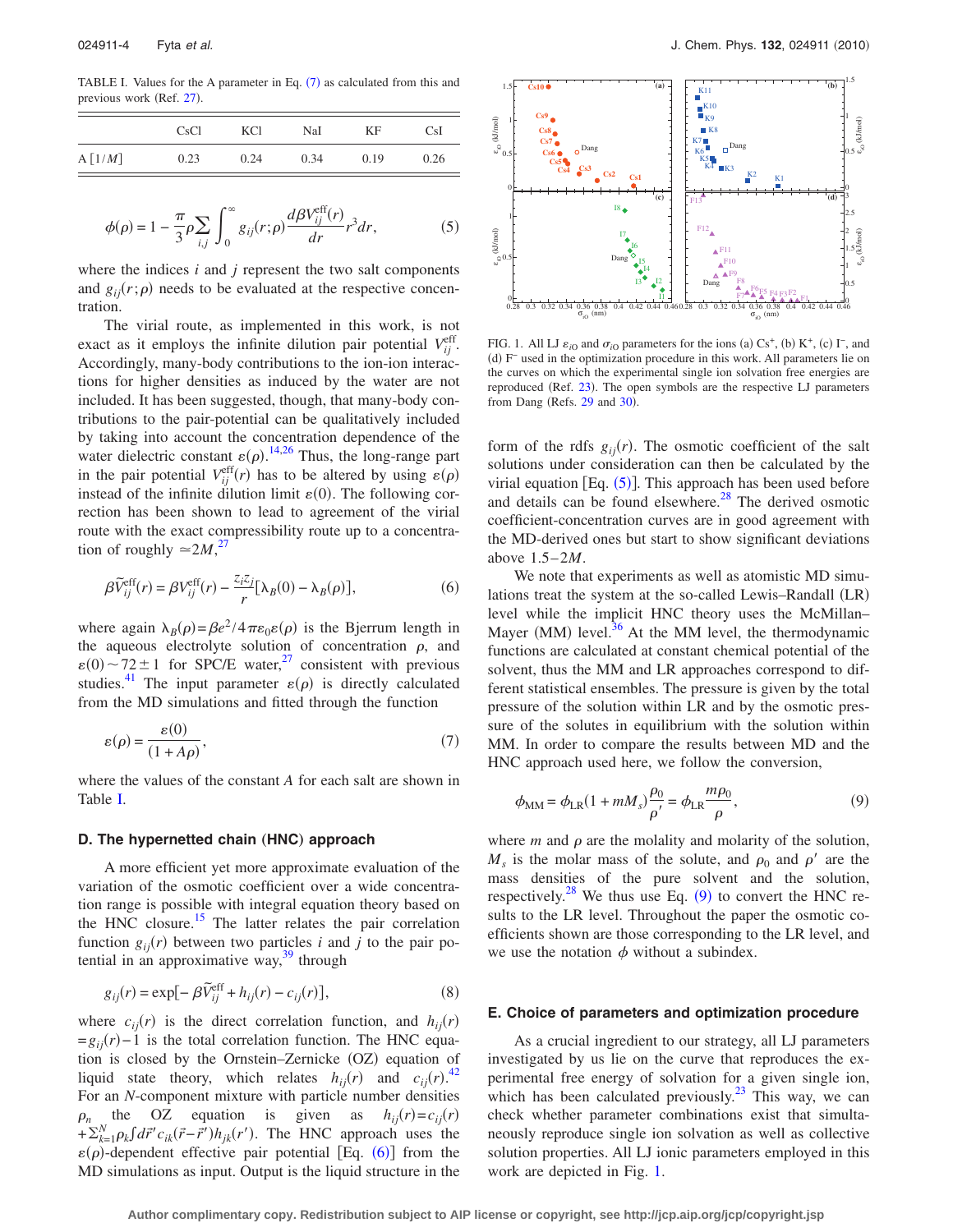The procedure we have followed here for the optimization of ionic force fields is the following: for each salt solution and each parameter set used, (a) we start with MD simulations of about 150 ns at a concentration of  $0.3M$  and (b) we simulate the same system for about 30–50 ns at a concentration of 1*M*. We determine the rdfs between the ions and extract the effective pair potentials from the lowconcentration simulation according to the methodology outlined in Sec. II B. The effective pair potential and the rdf lead to the osmotic coefficient for the specific solution at 1*M* according to the virial route and Eq.  $(5)$  $(5)$  $(5)$ . Note that for step (a) the simulation time is longer as more statistics need to be gathered for the computation of the pmfs at 0.3*M*, compared to the rdfs at 1*M* concentration. In order to obtain the variation of the osmotic coefficient  $\phi(\rho)$  for a whole concentration range, we follow the HNC approach outlined above.

Optimization of the LJ parameter for each ion is attempted by comparing the osmotic coefficient at 1*M* as calculated from the MD simulations to the corresponding experimental values. The  $\phi(\rho)$  curves from the HNC calculations only serve as an indication whether the overall behavior of  $\phi$  is reasonably compared to the experimental curves and is not used for parameter optimization.

The salts that were modeled in this work are CsCl, KCl, NaI, and KF, with the goal to obtain optimized force fields for  $Cs^+$ ,  $K^+$ ,  $I^-$ , and  $F^-$ . As a check on the transferability of the obtained parameters, we also considered a solution of CsI with parameters optimized for CsCl and NaI. NaCl from Dang in SPC/E has been found to describe the osmotic properties well when compared to experiments, $27$  while the individual ions also yield reasonable values for the solvation free energies. $22,23$  $22,23$  For this reason, we do not attempt to optimize the force fields of Na+ and Cl− and rather consider them as a given reference. We begin with MD simulations of CsCl, KCl, (for which the Cl<sup>−</sup> force field is that from Ref. [30](#page-9-14)), and NaI (for which the  $Na<sup>+</sup>$  force field is that from Ref. [29](#page-9-13)). MD simulations are performed for those three salt solutions for all ionic parameters of Cs+, K+, and I− summarized in Fig. [1.](#page-3-4) The optimal ionic parameters for  $Cs^+$ ,  $K^+$ , and I<sup>-</sup> are then estimated from the comparison of the resulting osmotic coefficients to the experimental values. At the next step, we use the optimal LJ parameters for  $K^+$  in simulations of  $KF$ solutions and pursue a similar parameter space survey for F<sup>−</sup> with the goal of finding an optimal parameter set for F−. The choice of the salts NaI and KF is mainly motivated by the fact that the standard force fields for those salts gave very poor description of the osmotic coefficients in previous investigations. $27$  As a consistency check, we finally take the optimized LJ parameters for Cs+ and I<sup>−</sup> and consider CsI solutions and compare the calculated osmotic coefficient  $\phi$ for CsI to experiments.

A well-known problem of ionic force fields $43$  has to be mentioned. Our MD simulations show that very low  $\varepsilon_{i0}$  parameters for the cations  $(Cs<sup>+</sup>$  and  $K<sup>+</sup>)$  lead to unphysical clustering of the ions for CsCl and KCl even at low concentrations of 0.3*M*. Accordingly, no pmfs could be extracted and the corresponding parameters Cs1, Cs2, K1, K2, K7, and K9) are neglected for the calculation of the osmotic coefficient and for the optimization procedure of the Cs<sup>+</sup> and

<span id="page-4-0"></span>

FIG. 2. Cation-anion rdfs at a concentration of 0.3*M* for various parameter sets for (a) CsCl, (b) KCl, (c) NaI, and (d) KF. The Cl<sup>-</sup> and Na<sup>+</sup> force fields are taken from Dang (Refs. [29](#page-9-13) and [30](#page-9-14)), the  $K^+$  force field in (d) is K11.

 $K^+$  force fields. On the other hand, very low  $\varepsilon_{i0}$  for the anions  $(I^-$  and  $F^-$ ) do not lead to similar clustering for NaI and KF, respectively, and can still be considered as candidates for an optimized force field. Interestingly, ion clustering was observed for all salts at a concentration 1*M* in some regions of the LJ parameter space. Specifically, the ions in KF clustered for the parameter sets F12, F13, for which the K<sub>11</sub> parameter was used. For F<sub>1</sub>, F<sub>2</sub>, we could not obtain reasonable results, as the ion-water system could not be energetically optimized within MD, thus those parameters had to be eliminated as well. Apart from these restrictions, we have used all other parameters in Fig. [1](#page-3-4) for the MD simulations. Parameter sets for which results are not shown for the osmotic coefficients in Fig. [5](#page-6-0) are the ones that led to clustering of the ions in the aqueous environment.

## **III. RESULTS AND DISCUSSION**

#### **A. Structural properties**

### *1. Radial distribution functions*

A robust measure of electrolyte structural properties is the ion-ion rdf, which shows distinct structural signatures that differ among different salt solutions. Here, we have calculated the rdfs for all systems at two concentrations, 0.3 and 1*M*, respectively. The rdfs for the two concentrations and the same LJ parameters do not differ significantly, apart from the height of the rdf peaks. The heights of the contact and the solvent-separated peak indicate different hydration properties of the ions. All curves exhibit strong electrostatic screening and reach the asymptotic value of 1 below a distance of 2 nm for the 1*M* concentration. This is consistent with the small screening length of about 0.25 nm at 1*M*. As shown in Fig. [2,](#page-4-0) for CsCl and KCl the first peak in the cation-anion rdfs is much higher than the second one, indicating close contact of the anion and cation and predominant direct ion pairing. For KF and NaI, the first peak in the cation-anion rdfs is of similar height or lower than the second one, indicating that water enters between the anion and cation indicative of indirect ion pairing. Due to the variety of LJ parameters used in this study, the relative strength of direct and indirect ion pairing for the different salts shows rich behavior.<sup>18[,19](#page-9-3)</sup> The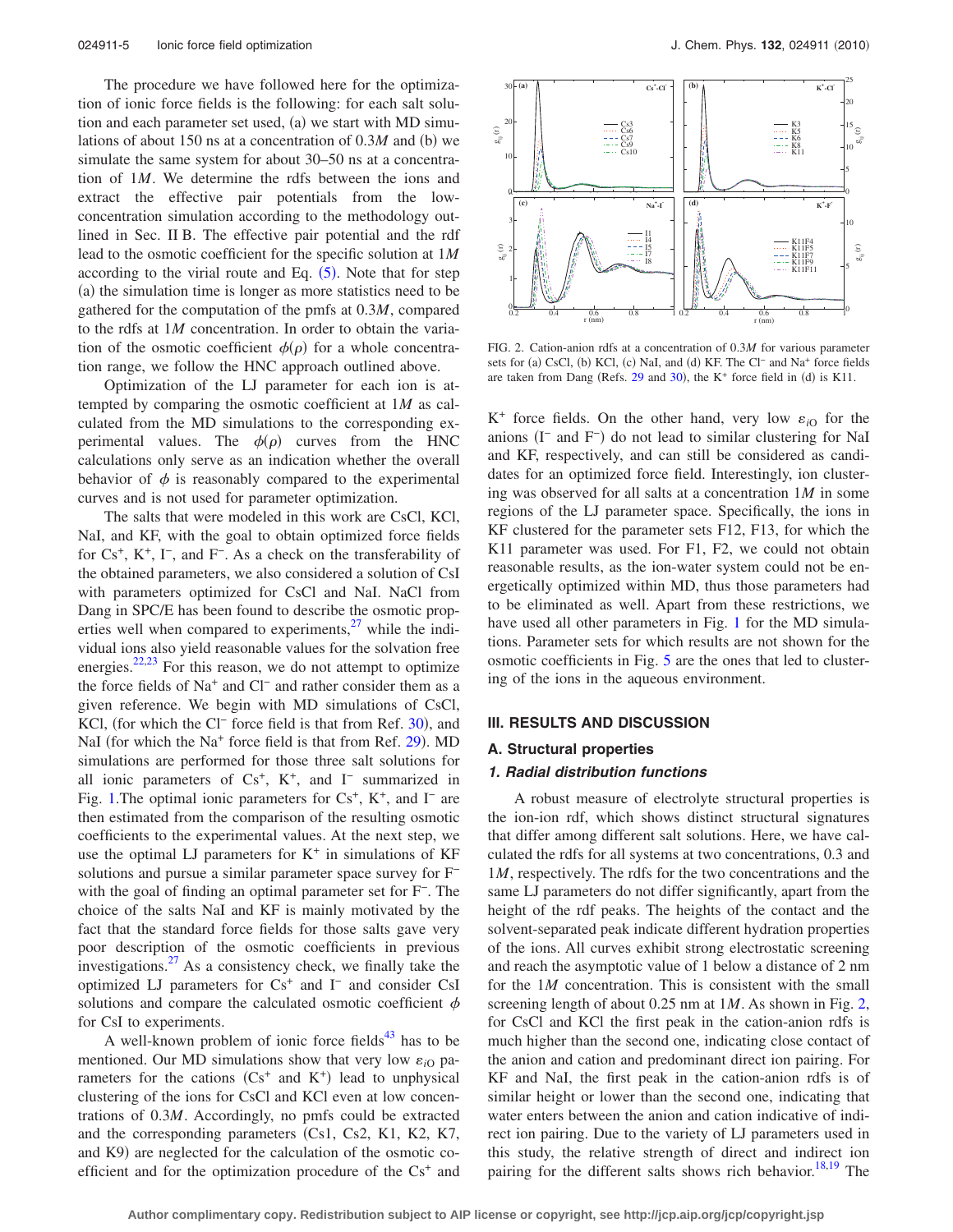<span id="page-5-0"></span>TABLE II. The rdf characteristics at 0.3*M* for the optimized ion parameters; see Table [III.](#page-6-1) The distance  $(r_0)$  at which the rdf vanishes to zero and that of the first  $(r_1)$  and second  $(r_2)$  minimum in the cation-anion rdfs for representative parameters of Cs+, K+, I−, and F− in CsCl, KCl, NaI, and KF aqueous environments, respectively.

|            | Cs6Cl |             |      | Cs9Cl K5Cl K11Cl NaI1 NaI4 K11F5 |      |      |      |
|------------|-------|-------------|------|----------------------------------|------|------|------|
| $r_0$ (nm) |       |             |      | $0.29$ $0.30$ $0.27$ $0.28$      | 0.28 | 0.28 | 0.29 |
| $r_1$ (nm) | 0.43  | 0.43        | 0.40 | 0.40                             | 0.41 | 0.40 | 0.43 |
| $r_2$ (nm) | 0.67  | $0.68$ 0.63 |      | 0.63                             | 0.64 | 0.65 | 0.66 |

height of the first rdf peak at 0.3*M* for CsCl ranges from about 6–30, for KCl from 5 to 25, brought about by variations of the cationic force field parameters, as illustrated in Fig. [2.](#page-4-0) For the ion pairs that show pronounced solventseparated pairing, NaI and KF, the influence is much less; here the height of the first rdf peak varies for NaI from 2.5 to 3.5 and for KF from 9 to 12. Note that these variations are induced by changing the anionic force fields. This demonstrates that by changing force field parameters that keep the single-ion properties invariant (as judged by the ion-water rdf or the solvation free energy), the ion-pairing properties can be significantly affected.<sup>17</sup> The position of the contact peak also shows interesting behavior. As an example, we present the trends for some representative LJ parameters for the KCl cation-anion rdfs: for the order of the bare LJ radius  $\sigma_{KO}$ ,  $\sigma_{KO}$ (K11)  $< \sigma_{KO}$ (K8)  $< \sigma_{KO}$ (K6)  $< \sigma_{KO}$ (K5)  $<\sigma_{\text{KO}}(K3)$ , the ordering of the contact peak position between K<sup>+</sup> and Cl<sup>-</sup>,  $r_{\text{KCl}}^{cp}$  is  $r_{\text{KCl}}^{cp}$ (K3)  $\lt r_{\text{KCl}}^{cp}$ (K5)  $\lt r_{\text{KCl}}^{cp}$ (K6)  $\langle r_{\text{KCl}}^{\text{cp}}(K8) \rangle \langle r_{\text{KCl}}^{\text{cp}}(K11) \rangle$ , as is visible from Fig. [2.](#page-4-0) We find similar trends for CsCl, NaI, and KF, as well. Ions with smaller bare LJ radius thus show larger ion-ion separation, which clearly has to do with the fact that the interaction strengths  $(\varepsilon_{i0})$  of the single ions are varied along with  $\sigma_{i0}$ . In addition to the peaks of the rdfs we also study the minima in the rdfs. The positions of the first and second minima in the rdfs,  $r_1$  and  $r_2$ , and the distance at which the rdfs vanish,  $r_0$ , are given for representative salt parameters at a concentration of 0.3*M* in Table [II.](#page-5-0)

We have also compared the  $g(r)$ s from our MD simulations with results from HNC for a few different salt parameters and observed only small differences; see Fig. [3.](#page-5-1) The reason for the deviations is the approximate treatment of statistical mechanics in HNC. The differences are mostly visible in the height of the first and second peaks in the  $g(r)$ .

## *2. Short-ranged potentials of mean force*

We derive short-ranged pair potentials for all salt param-eters that do not lead to ion clustering from Eq. ([3](#page-2-1)). Examples are shown in Fig. [4.](#page-5-2) In accordance with the rdfs, the pair potentials for NaI and KF reveal deeper second minima, while the first two minima for CsCl and KCl show roughly similar depth. The second minimum of KF is broader than for the other salts, indicating an unusual water configuration in the solvent-separated ion pair. The  $Cs^+ - Cs^+$  and  $K^+ - K^+$ pair potentials show smaller oscillations compared to the  $Na<sup>+</sup> – Na<sup>+</sup>$  potential. This has been observed before, and was rationalized by the fact that Na<sup>+</sup> has tightly bound hydration

<span id="page-5-1"></span>

FIG. 3. Rdfs at a concentration of 0.3*M* for the Cs6 parameter set. Red (solid) lines correspond to the MD results and blue (dashed) lines to the rdfs as generated through the HNC approach (based on the pmfs from MD). From top to the bottom, the rdfs for the cation-anion, cation-cation, and anion-anion are shown.

shells giving rise to energy barriers when two sodium cations approach.<sup>27</sup> In the case of the anion-anion pmfs, the F<sup>-</sup>-F<sup>-</sup> pmf shows deeper minima and stronger oscillations than the Cl− –Cl− or the I<sup>−</sup> – I<sup>−</sup> potential. Going from the small fluoride to the large iodide, one observes a trend toward a softspherelike potential. Similar to the rdfs, we do not observe a simple dependence of the position and depth of the minima in the pmfs with the variation of the LJ parameters, again due to the simultaneous change of both the LJ radius and interaction strength along the lines of constant solvation free energies. Note again that there is substantial variation in the cation-anion potentials for the different force-field parameters, which gives hope to be able to fit the osmotic coefficients. The scattering in the Cl<sup>−</sup>−Cl<sup>−</sup> potentials (note that the Cl<sup>-</sup> force field is not changed) is due to bad sampling statistics as the ions typically do not get very close.

<span id="page-5-2"></span>

FIG. 4. Short-ranged pmfs at a concentration of 0.3*M* for the optimal LJ parameters (see Sec. III C) for (a) Cs (sets Cs6, Cs9), (b) K (sets K5, K11), (c) I (sets I1, I4), and (d) KF (set K11F5). In each panel, from top to the bottom, the pmfs for the cation-anion, cation-cation, and anion-anion are shown. For comparison, in all panels the pmfs for a nonoptimal parameter set is included: (a) set Cs3, (b) K3, (c) I7, and (d) K11F3.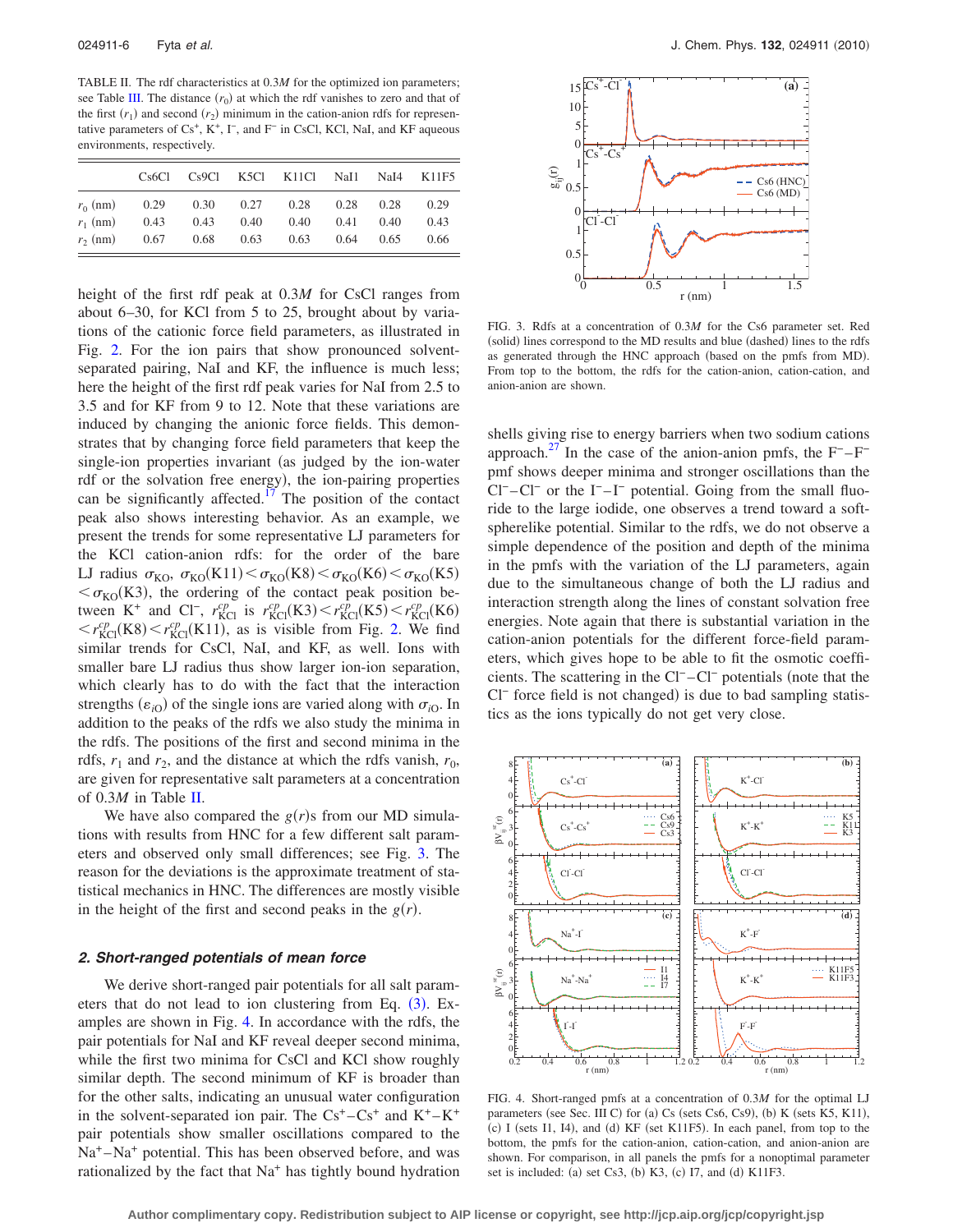<span id="page-6-0"></span>

FIG. 5. The osmotic coefficient  $\phi$  as calculated from the MD simulations by means of the virial route for CsCl, KCl, NaI, and KF in a 1*M* solution. In (a) the magenta (dashed) and turquoise (dotted) lines represent the experimental results for CsCl and KCl, respectively. In (b) the green (dotted) and orange (dashed) lines are the experimental values for NaI and KF, respectively. Representative results for KF for the K5 parameter set are also shown. The open symbols are the osmotic coefficients for the Dang parameters obtained in a previous work (Refs. [27,](#page-9-11) [29,](#page-9-13) and [30](#page-9-14)). The solid lines are guides to the eye.

#### **B. Osmotic coefficients**

Having determined the rdfs and short-ranged pair potentials for different LJ parameters, we next calculate the osmotic coefficient  $\phi$  using the virial route based on the rdfs and pair potentials from MD simulations (not HNC) as explained in Sec. II The results for CsCl, KCl, NaI, and KF at a concentration of 1*M* are summarized in Fig. [5](#page-6-0) where we have added lines as guides to the eye in order to bring out the main features of the results more clearly. The error bars for the calculated  $\phi$  are in the range  $\pm 0.01 - 0.05$ . The experimental values of the osmotic coefficients $44,45$  $44,45$  for each salt are also shown, on which we base our optimization of the ionic force fields. Inspection of this figure reveals that for the salts CsCl, KCl, and KF  $\phi$  shows a maximum for intermediate values of  $\varepsilon_{iO}$ . For NaI, no significant variation of  $\phi$  with  $\varepsilon_{iO}$ is observed. We first focus on the cations  $Cs<sup>+</sup>$  and  $K<sup>+</sup>$  in CsCl and KCl, respectively, and panel (a) in Fig. [5.](#page-6-0) As more clearly shown by the lines added as guides to the eye for the CsCl and KCl data, there are two crossings between the simulated and the experimental values for  $\phi$ , so in principle there are two optimal force field sets for these cations. Note that we also included  $\phi$  for the Dang parameters for KCl and  $CsCl<sup>27,30</sup>$  $CsCl<sup>27,30</sup>$  $CsCl<sup>27,30</sup>$  as open symbols. Interestingly, though they are somewhat off from the curve corresponding to the experi-mental solvation free energy (see Fig. [1](#page-3-4)), they show quite good agreement with the experimental data for  $\phi$  within the error.

Inspection of panel (b) reveals that the situation for the anions I<sup>−</sup> and F<sup>−</sup> is distinctively different. For all iodide pa-

<span id="page-6-1"></span>TABLE III. The optimized LJ parameters for  $Cs^+$ ,  $K^+$ ,  $I^-$ , and  $F^-$  as extracted by the MD simulations and the comparison of the osmotic coefficients with experimental data.

| Ion/label      | $\sigma_{i0}$ (nm) | $\varepsilon_{iO}$ (kJ/mol) |
|----------------|--------------------|-----------------------------|
| Cs6            | 0.333              | 0.5                         |
| Cs9            | 0.325              | 1.0                         |
| K <sub>5</sub> | 0.31               | 0.41                        |
| K11            | 0.293              | 1.26                        |
| $_{11}$        | 0.45               | 0.1                         |
| I <sub>4</sub> | 0.425              | 0.32                        |
| F <sub>5</sub> | 0.3665             | 0.1                         |

rameters, the corresponding  $\phi$  values are close to the experimental value (within the error), but show very little variation. This suggests that varying the force field for I<sup>−</sup> has no considerable effect on the osmotic coefficients. A very similar result was obtained for chloride in NaCl in previous simulations.<sup>24</sup> However, this does not seem to be generally true for anions, as KF in the same panel shows a much larger variation in  $\phi$ , ranging from about 0.4 up to 0.7. For most of the results for KF shown in Fig.  $5(b)$  $5(b)$ , the optimized K11 parameter set from Table [III](#page-6-1) was used. However, as seen in the figure, the use of the equally optimal force field K5 does not lead to qualitative changes. For all F<sup>−</sup> parameters, the osmotic coefficients of KF are too low compared to the experimental osmotic coefficient and even for the best F<sup>−</sup> parameter combinations are too low by about 0.25, which is larger than the error bars. We conclude that while force fields for  $Cs^+$  and  $K^+$  can be derived with relative ease, the situation is more complicated for the anions considered by us; while I<sup>−</sup> works quite well (which seems to be coincidental since the variation of  $\phi$  with  $\varepsilon_{\text{IO}}$  is very small), the optimization for F<sup>-</sup> fails though here the variation of  $\phi$  with  $\varepsilon_{\text{IO}}$  is pronounced.

Using the HNC approach, we have also calculated the variation of the osmotic coefficient with the concentration for all salts and LJ parameters investigated here. Curves for some of the parameter sets used are shown in Fig. [6](#page-7-0) together with experimental data. For some of the LJ parameters for fluoride,  $\phi$  for KF diverges above a certain concentration; for those cases the corresponding curves are cut above the concentration of 2*M*. Inspection of the overall shape of the curves reveals that there is good agreement with the experimental curves for some LJ parameters for CsCl, KCl and NaI, in contrast to KF. This is not unexpected, since for KF simulation results for  $\phi$  did not match the experimental value at 1*M* for any parameter combination. Note that there are small differences between the HNC results (lines) and MD results at  $0.3M$  and  $1M$  (symbols) for  $\phi$ , which are of the order of the error inflicted by the virial approximation and the simulation numerical scatter of about  $\pm 0.05$ , see our previous discussion.<sup>28</sup>

## **C. Optimum ionic force field parameters**

Based on the MD osmotic coefficient results, we suggest optimal LJ parameters for Cs+, K+ for use with Cl− parameters from Dang,<sup>30</sup> and optimal parameters for  $I^-$  for use with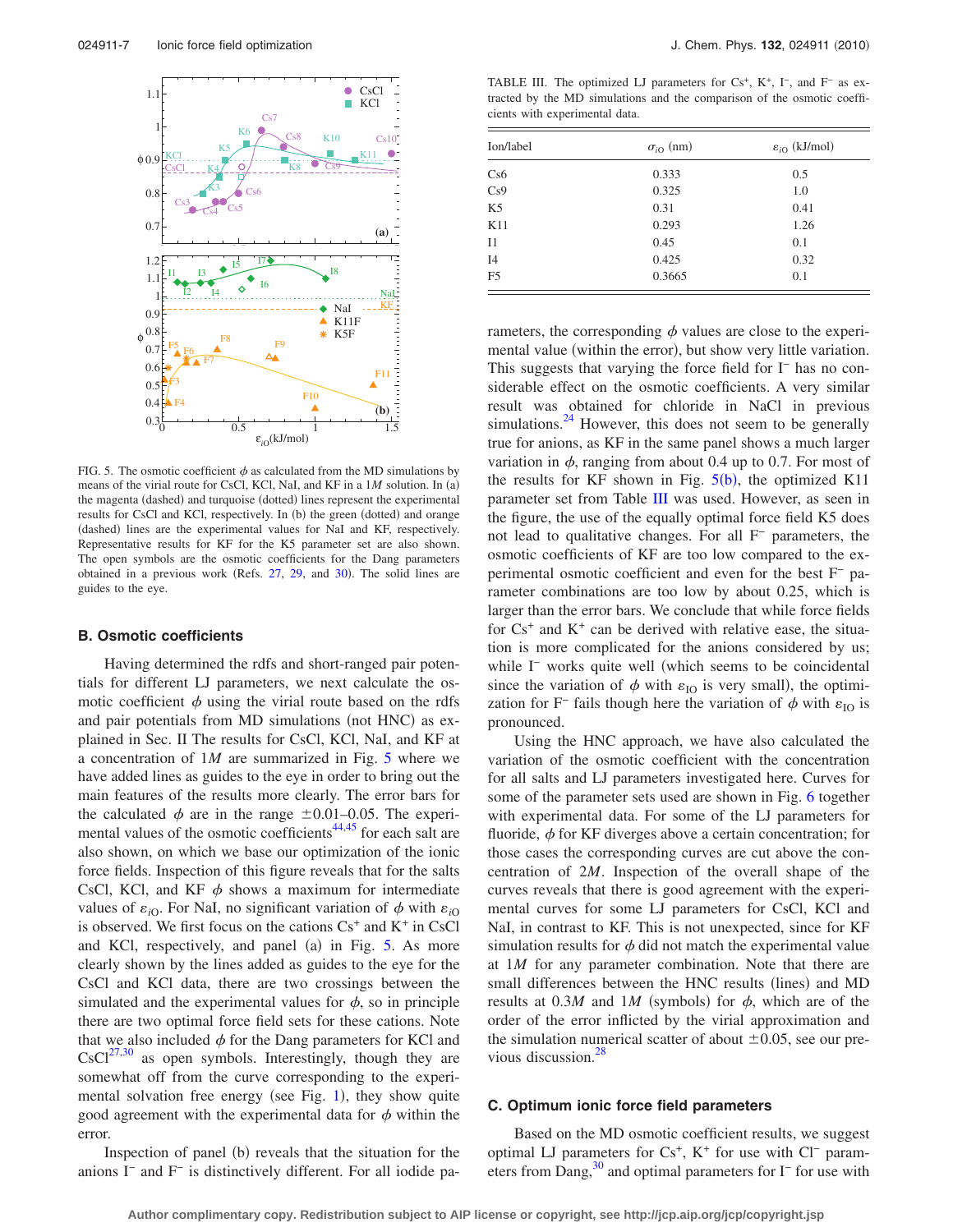<span id="page-7-0"></span>

FIG. 6. The osmotic coefficient  $\phi$  as calculated through the HNC approach (lines, see text) of representative LJ parameter sets for (a) CsCl, (b) KCl, (c) NaI, and (d) KF as a function of concentration (M). The experimental curves (Refs. [44](#page-9-27) and [45](#page-9-28)) are also shown. The symbols are the values directly from MD for the parameters sets proposed in Table [III.](#page-6-1) In panel (d) all KF results are obtained by using the K11 parameter set for the potassium ion.

Na<sup>+</sup> from Dang;<sup>29</sup> we also suggest a force field for F<sup>−</sup> derived from simulations of KF using our optimized force field for  $K^+$ . For most ions, two parameter sets are suggested and summarized in Table [III.](#page-6-1) For the cations,  $Cs^+$  and  $K^+$ , we take two values closest to the crossing points of the fitting curves for  $\phi$  with the experimental data, see Fig. [5,](#page-6-0) namely, Cs6, Cs9, K5, and K11. For  $K^+$  a slight ambiguity exists, as for example also the K8 force field matches the experimental data. We rather chose K11 because that parameter is further away from the parameter sets K7 and K9 for which the ions were found to cluster. For iodide, our choice of parameters is less obvious; basically all parameters within the error bars are equally acceptable.

For KF, we performed two distinct sets of MD simulations, the first with the K11 force field and the second with the K5 parameters. Interestingly, both  $K^+$  give comparable results for  $\phi$ , see Fig.  $5(b)$  $5(b)$ , meaning that the redundancy found with KCl seems to be also present for KF. However, none of the KF parameters reproduces experimental values for  $\phi$ , so we chose a single force field for F<sup>−</sup> that shows the least deviation.

In Fig. [4,](#page-5-2) pmfs for the optimal parameters are compared with a pmf of a nonoptimal LJ parameter set. As expected, for  $Cs<sup>+</sup>$  and  $K<sup>+</sup>$  the cation-anion pmf of the nonoptimal force field shows larger deviations from the optimal force field results; for I<sup>−</sup> all anion-cation pmfs are quite similar.

We briefly return to the discussion on peak heights and ion pairing.<sup>18,[19](#page-9-3)</sup> For the optimal force fields in Table [III,](#page-6-1) we find for the height of the first contact peak in the rdfs at 0.3*M* concentration, values of about 9.5 and 5.5 for K5Cl and K11Cl, respectively, 14.8 and 8.6 for Cs6Cl and Cs9Cl, respectively, about 2.3 for both NaI1 and NaI4, respectively, and 3.3 for K11F5. The order of the peak height is KCl  $\sim$  CsCl $>$ KF $>$ NaI, consistent with previous theories on ion pairing, $18,19$  $18,19$  according to which the tendency to form direct ion pairs goes down as the ion sizes become more dissimilar. We note that this ordering of contact pair formation probabil-

<span id="page-7-1"></span>

FIG. 7. MD results (symbols) for the osmotic coefficient, plotted together with the HNC results (broken lines) as a function of the salt concentration  $(in M)$ . Panel  $(a)$  shows results for CsI and serves as a check on the transferability of the proposed force fields for Cs<sup>+</sup> and I<sup>−</sup>. Panel (b) depicts the results for NaCl from the KB derived force field (Ref. [24](#page-9-8)) and the Dang parameters (Refs. [27,](#page-9-11) [29,](#page-9-13) and [30](#page-9-14)). In both panels, the black (solid) lines correspond to the respective experimental curves (Refs. [44](#page-9-27) and [45](#page-9-28)).

ity is only realized for the optimized force fields, nonoptimal force field combinations can easily lead to partial or complete reversal of this ordering.

## **D. Transferability of the optimized ionic force fields**

We so far were occupied with finding force field parameters that match experimental osmotic coefficients best. We now turn to a separate question and check whether the optimized force fields presented in the previous section are transferable. To that end, we perform a set of MD simulations for CsI in water, for which the parameters for  $Cs<sup>+</sup>$  and I<sup>-</sup> are taken to be the optimized force fields from Table [III.](#page-6-1) The hope can be not to match experimental osmotic coefficients for CsI perfectly, as the iodide parameters are not perfect by themselves (when compared with experimental osmotic coefficient data for NaI). Rather, we intend to check whether the trends of the simulated osmotic coefficients of CsI reflect the properties of the Cs+ and I<sup>−</sup> force fields. The specific salts modeled are Cs6I4 and Cs9I4 (we did not check the I1 parameter set, as variations of iodide parameters do not seem to considerably affect the osmotic coefficients, as was seen from Fig. [5](#page-6-0) for NaI). The MD and HNC results for the osmotic coefficient are shown in Fig.  $7(a)$  $7(a)$ . Note that for Cs6I4 we only show the MD data for 0.3*M*, since the simulation data at 1*M* show bad convergence behavior, probably due to the vicinity to the crystallization transition for this particular force field (note that experimentally CsI has the smallest maximal solubility of all considered salts in this paper, of about  $3M$ , so such problems might be anticipated). We find overall good agreement between the MD and HNC results with deviations in  $\phi$  smaller than 0.05. There are quite sizeable deviations between the theoretical predictions and the experimental data. However, note that we have used the optimized parameters for both Cs<sup>+</sup> and I<sup>−</sup>, based on osmotic coefficients for CsCl and NaI, and that the deviations from experimental data for CsI in Fig.  $7(a)$  $7(a)$  are of the same order as the deviations observed for CsCl and NaI in Fig. [5.](#page-6-0) Furthermore, the deviations from experimental data go in the expected direction, namely, the simulation prediction for Cs6I4 lies below the experimental value, while Cs9I4 lies above [similar to the data for Cs6Cl and Cs9Cl in Fig.  $5(a)$  $5(a)$ ]. We tentatively conclude from these data that the force fields obtained by our optimization strategy are transferable, meaning that if one fixes the force fields of ions A<sup>+</sup> and D<sup>−</sup> by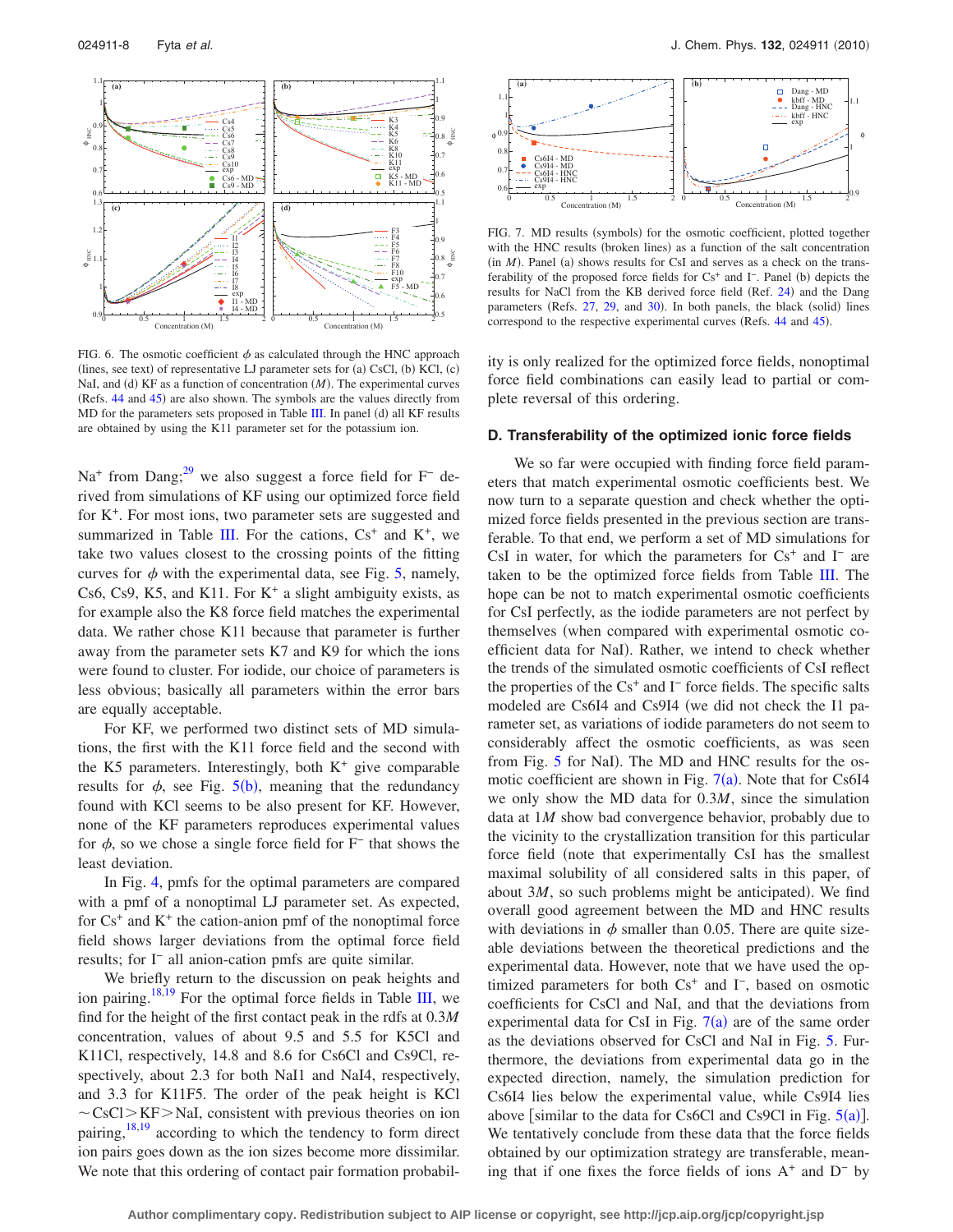optimizing the osmotic coefficients of the salts AB and CD, the osmotic coefficient of the salt AD should come out approximately right without further adjustment. Such reasoning of course assumes that one can optimize the salts AB and CD and therefore does not apply to F−, where the optimization of KF fails in the first place. So one sees that while optimization and transferability are logically distinct operations, transferability presumes successful optimization of force field parameters. We will come back to this point in the conclusions.

As an additional check of our methodology, we also used a different force field for NaCl that was designed to reproduce experimentally determined KB integrals (and thus ex-perimental activity coefficients).<sup>[24](#page-9-8)</sup> We performed simulations with those NaCl parameters using the mixing rules proposed, namely, geometric mixing including a freely adjusted mixing coefficient (and not the LB rule which we were using up to this point). The MD and HNC results for the osmotic coefficient are shown in Fig.  $7(b)$  $7(b)$ , together with the experimental data and those derived previously from the NaCl Dang parameters.<sup>27[,29,](#page-9-13)[30](#page-9-14)</sup> It is evident from this figure that the KB NaCl force fields $^{24}$  give good agreement with experimental values for the osmotic coefficient, indicating that activity coefficient and osmotic coefficient data probe the same ionic features, namely, the pairing characteristics in aqueous solution.

# **IV. SUMMARY AND CONCLUSIONS**

We have used a combination of MD simulations and statistical mechanics analysis to systematically explore and optimize force field parameters for ions in aqueous solution, with particular emphasis on the interplay of single-ion and ion-pair thermodynamics.

The ion parameters considered by us, namely, the LJ radius and strength, were confined to a curve on which the experimental single ion solvation free energy is reproduced. $^{23}$  For a whole number of specific force fields on those curves, we constructed effective ionic pair potentials which led, through the virial route, to electrolyte osmotic coefficients. These were then compared to experimental values at 1*M* concentration. We have used the MD-virial route derived osmotic coefficients to optimize the LJ parameters for the single ions  $Cs^+$ ,  $K^+$ ,  $I^-$ , and  $F^-$  based on data for CsCl, KCl, NaI, and KF, respectively, treating Na+ and Cl− as reference ions. This optimization strategy works well for the cations  $Cs<sup>+</sup>$  and  $K<sup>+</sup>$ , for which we obtain, due to the peculiar shape of the MD-based osmotic coefficient curves, two optimized force fields for each ion. This proves that at least for the cations, the simultaneous description of single-ion and ion-pairing thermodynamics is possible if one systematically explores the full LJ parameter space without the need to modify the combination rules. For anions, on the other hand, the optimization is more problematic. We could not get reasonable match of experimental osmotic coefficient data varying the LJ parameters of F<sup>−</sup> in KF, simply because the maximum in the simulated osmotic coefficient is significantly below the experimental value. Iodide can be more or less satisfactorily optimized based on NaI data, but this seems to

be mere coincidence, since NaI osmotic coefficients show very little dependence on the LJ parameter, which indicates a basic limitation of our approach. With these restrictions in mind, we checked for the transferability of our optimized force fields by considering the osmotic coefficient of a CsI solution, i.e., an ion combination that was not targeted in the optimization process. Based on the far-from-perfect performance of the I<sup>−</sup> force field in NaI, we judge the transferability properties of the force fields as satisfactory since in particular the trends of the CsCl osmotic coefficients upon variations of the  $Cs<sup>+</sup>$  force field are fully recovered when looking at the trends of the CsI osmotic coefficients.

These results suggest that for truly accurate nonpolarizable ion parameters, one apparently needs to lift the constraint of the simple mixing rules and introduce an additional scaling parameter in the mixing rule, in agreement with previous approaches. $24,25$  $24,25$  However, it seems desirable and possible to introduce such a mixing parameter only in the cation-anion interaction, so that the anion-water and the cation-water interactions stay the same as used in the singleion solvation free energy optimization (the cation-cation and anion-anion interactions are much less important). That way, one would correctly describe the single-ion properties (as embodied in the infinite-dilution solvation free energy) as well as ion-pairing properties (as important for osmotic and activity coefficients). As an unfortunate byproduct, one would have to optimize this mixing parameter for each ion pair, requiring substantial simulation efforts.

## **ACKNOWLEDGMENTS**

The authors wish to thank D. Horinek for discussions. We acknowledge support by the Ministry for Economy and Technology (BMWi) in the framework of the AiF project "Simulation and prediction of salt influence on biological systems," by the NIM Cluster of Excellence in Munich and the Emmy-Noether Program of the Deutsche Forschungsgemeinschaft (DFG). M.F. acknowledges support from the "Gender Issue Incentive Funds" of the Cluster of Excellence in Munich. The Leibniz Rechenzentrum Munich is acknowledged for supercomputing access.

- <span id="page-8-0"></span>1 C. Anderson and M. Record, Annu. Rev. Biophys. Biophys. Chem. **46**,  $^{657}$  (1995).
- <sup>2</sup> R. L. Baldwin, [Biophys. J.](http://dx.doi.org/10.1016/S0006-3495(96)79404-3) **71**, 2056 (1996).
- <span id="page-8-1"></span><sup>3</sup>B. Alberts, A. Johnson, J. Lewis, M. Raff, K. Roberts, and P. Walter,
- *Molecular Biology of the Cell* (Garland Science, New York, 2002).
- <span id="page-8-3"></span><span id="page-8-2"></span><sup>4</sup>W. Kunz, [Pure Appl. Chem.](http://dx.doi.org/10.1351/pac200678081611) **78**, 1611 (2006). <sup>5</sup> A. Kumar, Chem. Rev. ([Washington, D.C.](http://dx.doi.org/10.1021/cr990410+)) **101**, 1 (2001).
- <span id="page-8-4"></span><sup>6</sup>K. D. Collins, [Methods](http://dx.doi.org/10.1016/j.ymeth.2004.03.021) **34**, 300 (2004).
- <span id="page-8-5"></span>P. Jungwirth and D. J. Tobias, Chem. Rev. ([Washington, D.C.](http://dx.doi.org/10.1021/cr0403741)) 106, 1259  $(2006).$
- <span id="page-8-6"></span>(2006).<br><sup>8</sup> D. Frenkel and B. Smit, *Understanding Molecular Simulation: From Al-*
- <span id="page-8-7"></span>gorithms to Applications (Academic, New York, 1996).<br><sup>9</sup>C. Krekeler and L. Delle Site, [J. Phys.; Condens. Matter](http://dx.doi.org/10.1088/0953-8984/19/19/192101) **19**, 192101  $(2007).$
- <span id="page-8-8"></span><sup>10</sup>H. J. C. Berendsen, J. R. Grigera, and T. P. Straatsma, [J. Phys. Chem.](http://dx.doi.org/10.1021/j100308a038) 91, 6269 (1987).
- <span id="page-8-9"></span><sup>11</sup> W. L. Jorgensen, J. Chandrasekhar, J. D. Madura, R. W. Impey, and M. L. Klein, [J. Chem. Phys.](http://dx.doi.org/10.1063/1.445869) **79**, 926 (1983).
- <span id="page-8-10"></span><sup>12</sup> D. E. Smith and L. X. Dang, [J. Chem. Phys.](http://dx.doi.org/10.1063/1.466363) **100**, 3757 (1994).
- <span id="page-8-11"></span><sup>13</sup> A. P. Lyubartsev and A. Laaksonen, *[Phys. Rev. E](http://dx.doi.org/10.1103/PhysRevE.55.5689)* **55**, 5689 (1997).
- <span id="page-8-12"></span>. 14B. Hess, C. Holm, and N. van der Vegt, [J. Chem. Phys.](http://dx.doi.org/10.1063/1.2185105) **<sup>124</sup>**, 164509  $(2006).$